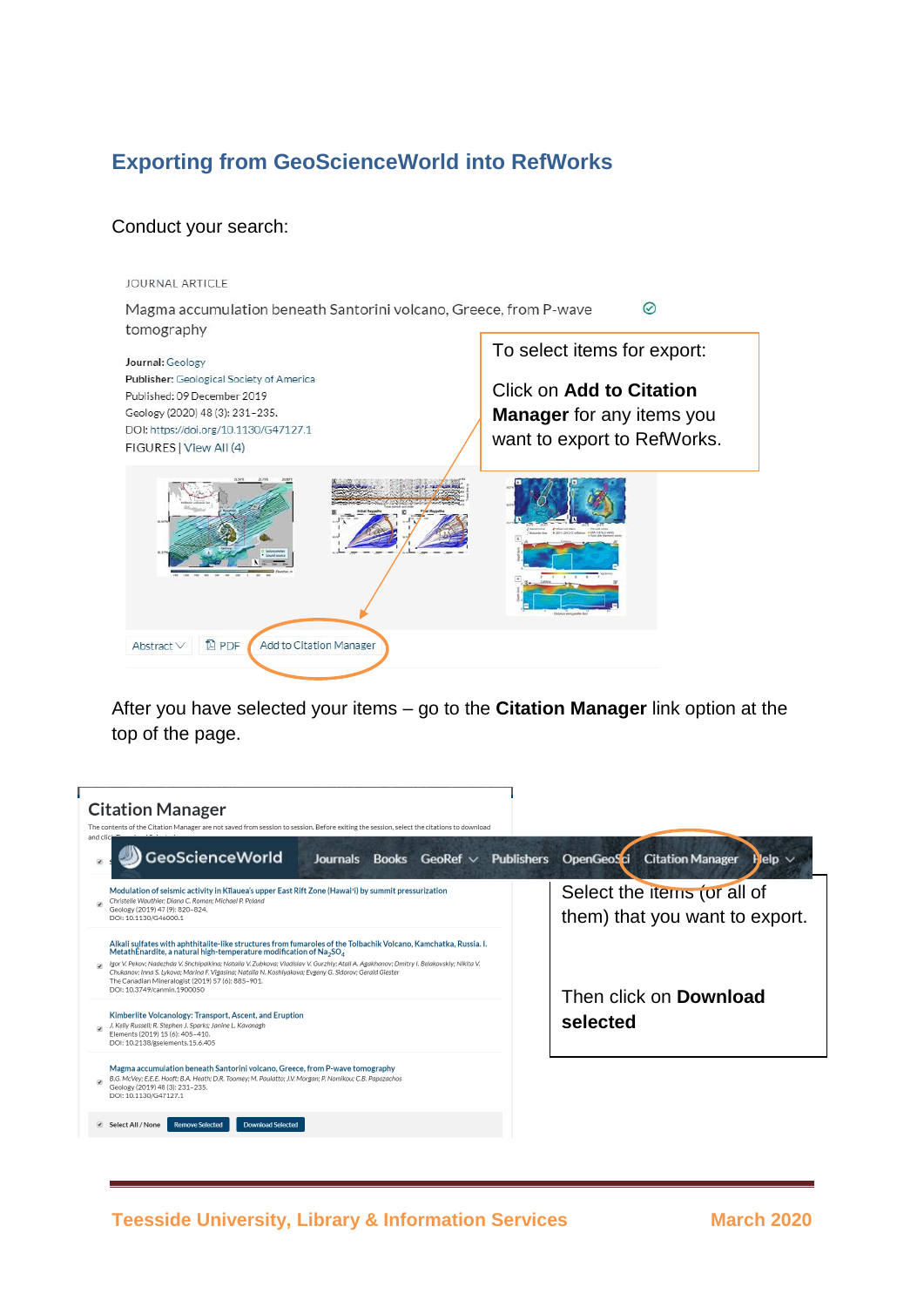Choose the RefWorks option from these download options.

| <b>Download Citations</b> | You have 4 citation(s) selected for download. Please select a format:                                                                    |              |
|---------------------------|------------------------------------------------------------------------------------------------------------------------------------------|--------------|
| <b>BibTeX</b>             | <b>Bookends</b>                                                                                                                          | EasyBib      |
| EndNote                   | Mendeley                                                                                                                                 | Papers       |
| RefManager                | <b>RefWorks</b>                                                                                                                          | RIS (Zotero) |
|                           | Some citation managers only support certain types of content. Please see the<br>documentation for your selected citation manager format. |              |

A txt file will be downloaded. Save this file, you need to import this file into RefWorks: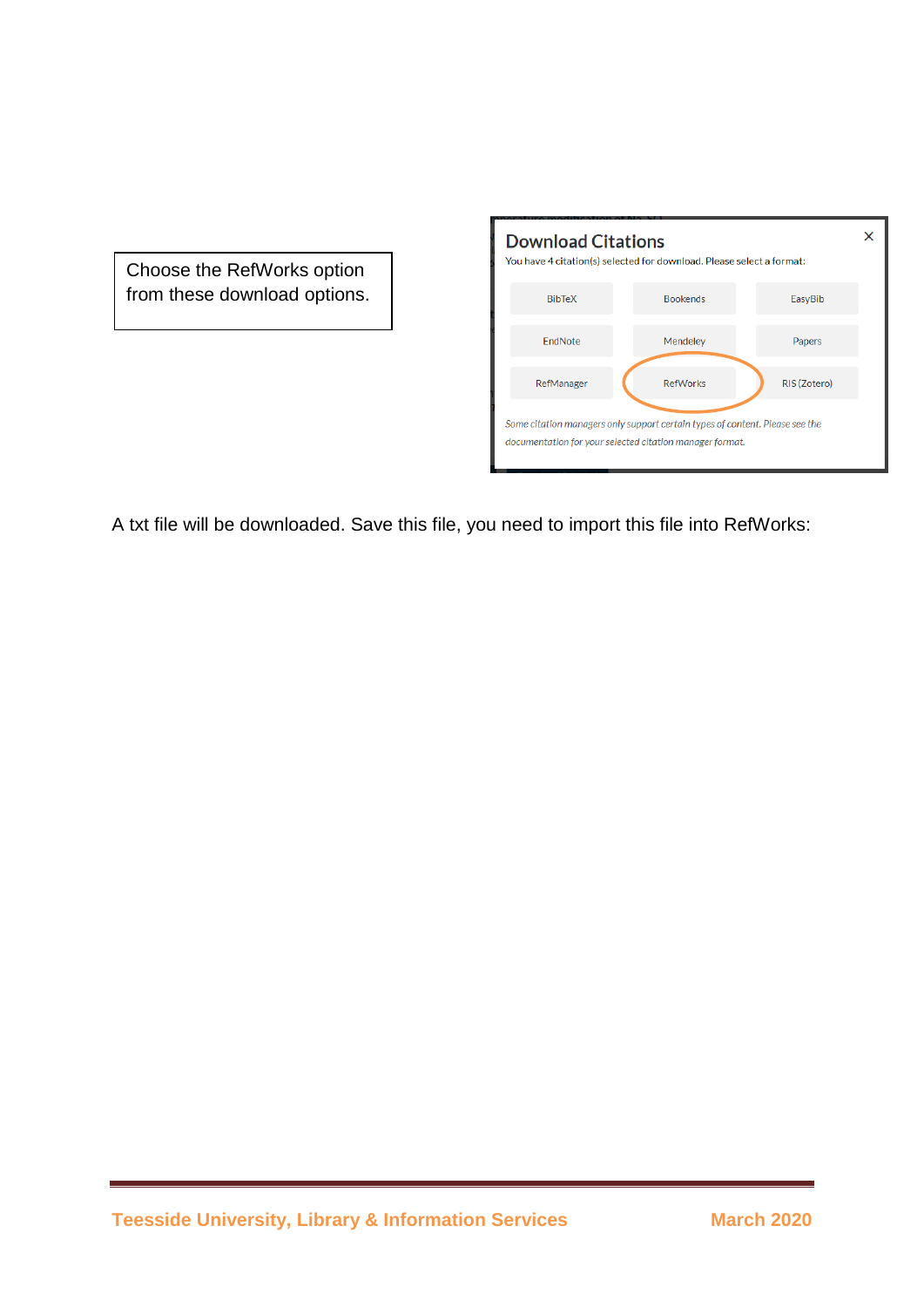## Legacy RefWorks:

- Login to your Legacy RefWorks account.
- Under the **References** menu select **Import**



• Select the following options:

| <b>Import References</b>                                                                                                                                                                                         |                                                                                                         | х                                                                                                                                                   |
|------------------------------------------------------------------------------------------------------------------------------------------------------------------------------------------------------------------|---------------------------------------------------------------------------------------------------------|-----------------------------------------------------------------------------------------------------------------------------------------------------|
| Import From                                                                                                                                                                                                      | Request a Filter List of Filters & Databases @ Help                                                     |                                                                                                                                                     |
| <b>▼ From Text File</b><br>Import Filter/Data Source<br>Database<br>Select Text File:<br>UTF-8<br>Encoding<br>Specify only if you specifically set the encoding when saving the text file; otherwise leave it as | RefWorks Tagged Format<br>$\pmb{\nabla}$<br>Tagged Format<br>▼<br>Choose file citations-2025T170214.txt | <b>Import Filter</b> - Refworks<br><b>Tagged Format</b><br><b>Database</b> – Tagged<br>Format<br><b>Select the file you have</b><br>just downloaded |
| ▶ From Text<br>▶ From EndNote Database<br>Import To                                                                                                                                                              |                                                                                                         | Then click on Import                                                                                                                                |
| Import Into Folder<br>None                                                                                                                                                                                       | (Note that references are also put in the Last Imported folder)<br>$\checkmark$                         |                                                                                                                                                     |
|                                                                                                                                                                                                                  |                                                                                                         | Import                                                                                                                                              |

Your references should be imported into your RefWorks account.